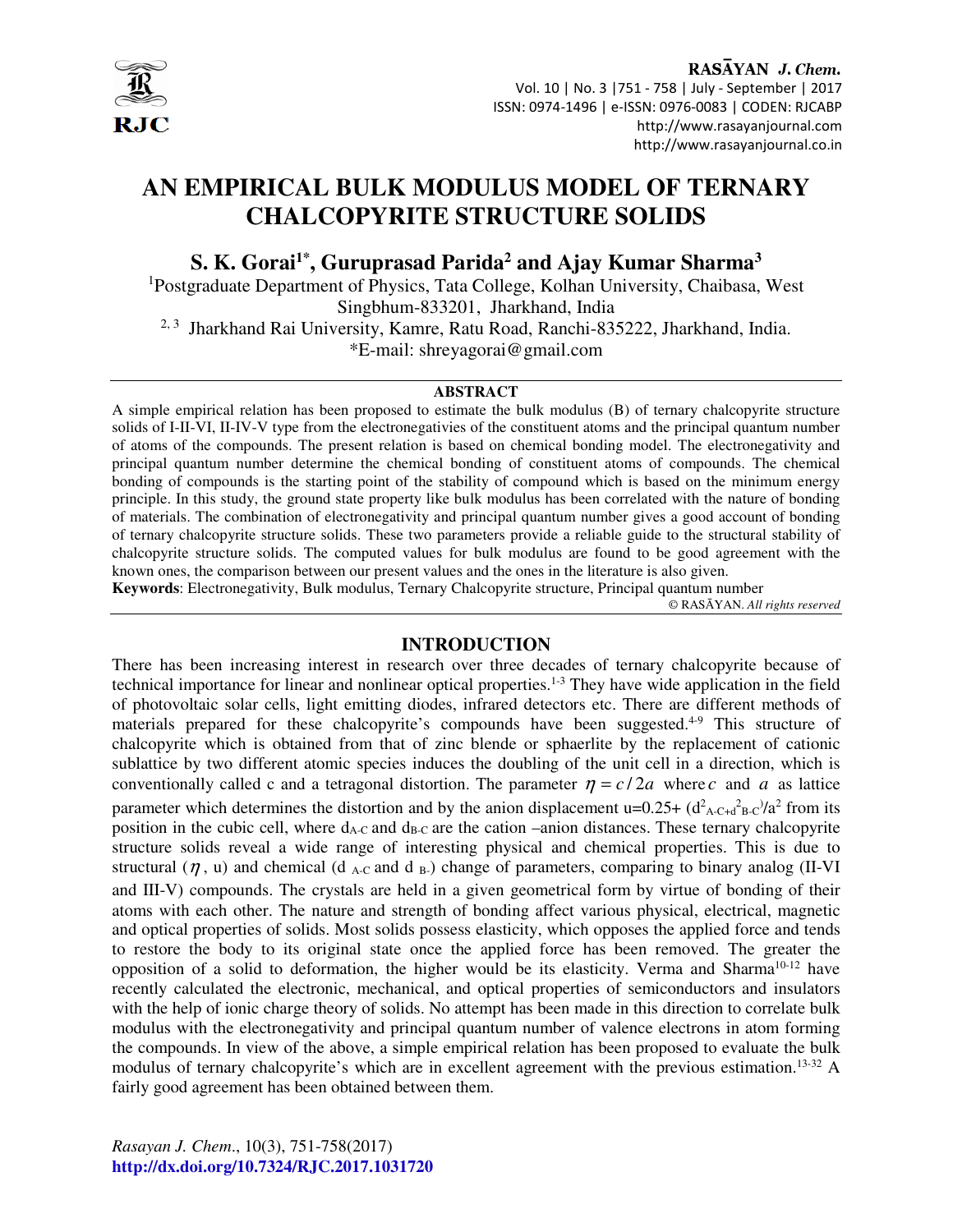## RASAYAN J. Chem.

Vol. 10 | No. 3 |751 - 758 | July - September | 2017

### **METHODOLOGY**

The ground state property like bulk modulus is an important physical quantity to account for mechanical strength of the bonds in compounds. It is a property of the material, which shows its resistance to volume changes when compressed. For cubic crystals, it is a critical single material property to show hardness as suggested by theoretically as well as experimentally. Many theoretical approaches have been reported to determine the bulk modulus of solids.<sup>19, 20</sup> The first principle calculation based on density functional theory (DFT) and the DFT plane wave pseudopotential (PW-PP) technique is used for computational studies of structural and quantum mechanical electronic system.<sup>21</sup> DFT with local density approximation LDA is also used to find out the bulk modulus of metals. Using Murnaghan Equation of state EOS and their P-V relation, using the pressure values, the bulk modulus can be estimated.<sup>21</sup> The P-V relation of the Murnaghan EOS is:

$$
P = \frac{B}{B_0} \left[ \left( \frac{V}{V_0} \right)^{B'_{0}} - 1 \right]
$$
 (1)

From equation (1) we observe that:

$$
dE = -PdV \tag{2}
$$

Using definition the bulk modulus of a solid material is as follows:

$$
B_0 = -V \left(\frac{\partial P}{\partial V}\right)_T = -V \left(\frac{\partial^2 E}{\partial V^2}\right)_T
$$
\n(3)

Wang and Ye<sup>19</sup> have proposed linear fitting equation of bulk modulus and lattice constants of group IV and III-V zinc blende phase as:

$$
B_0 = -\alpha + \left(\frac{\beta}{V_0}\right) \tag{4}
$$

where,  $\alpha$  and  $\beta$  have numerical values -0.45118,0.22137 for group IV zinc blende phase and -0.32202 ,0.19314 for III-V zinc blende phase. For alkali metals, these values are -0.00367 and 0.00488 respectively. The different values of  $\alpha$  and  $\beta$  of same geometrical configuration are due to different valence electron character of elements in the different group of the periodic table. For rock salt type crystal structure compounds, Cohen<sup>17</sup> proposed the relation of isothermal bulk modulus B in terms of nearest neighbor distance  $d$  (in  $A^{\circ}$ ) as:

$$
B = 550d^{-3}
$$
 (5)

For zincblende solids, the following relation was proposed<sup>16</sup>

$$
B = 1761d^{-3.5}
$$
 (6)

Lam et al <sup>18</sup> using the local-density formalism and the Pseudopotential approach deduced the relation as:

$$
B = 1971d^{-3.5} - 408(\Delta Z)^2 d^{-4}
$$
 (7)

where  $\Delta Z = 1$  and 2 for III – V and II – VI semiconductors. Verma and Bhardwai<sup>12</sup> extended Cohen's relation  $(6)$  and  $(7)$  to:

$$
B = (Z_1 Z_2)^A N d^{-3}
$$
 (8)

where  $Z_1$  and  $Z_2$  are the ionic charges of the cation and anion respectively, *A* and *N* are constants. Their numerical values are 0.75 and 550 for rock salt crystal structure compounds and 0.2 and 750 for zinc blende crystal structure compounds respectively. Liu and Cohen<sup>18</sup> suggested the following relation for binary crystals: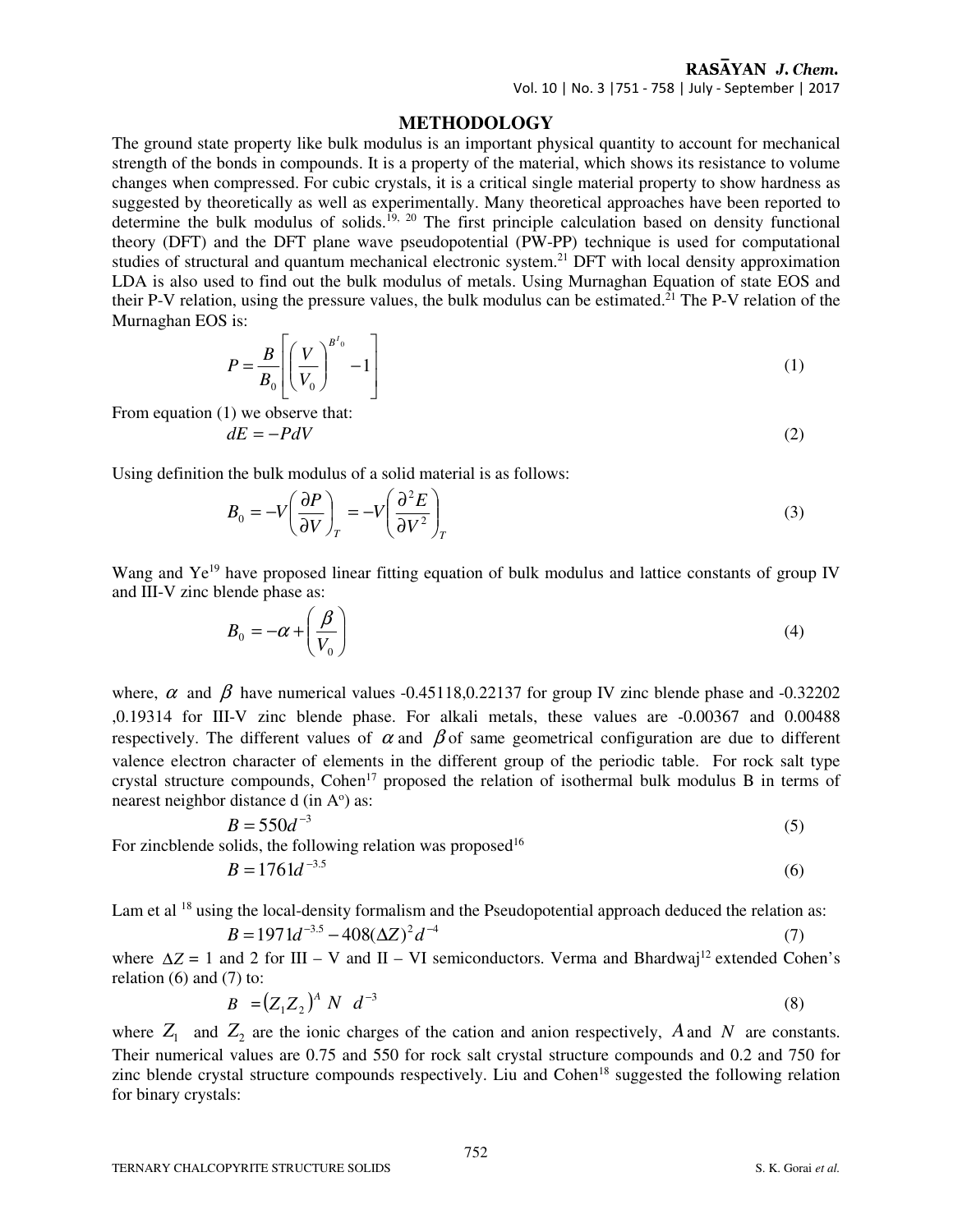RASAYAN J. Chem. Vol. 10 | No. 3 |751 - 758 | July - September | 2017

$$
B = \frac{\langle N_c \rangle}{4} \left( 1971 - 221 \lambda \right) d^{-3.5}
$$
 (9)

where  $N_c$  the bulk coordination number,d is the bond length,  $\lambda$  is an empirical iconicity parameter takes the value 0,1,2 for IV,II-VI and III-V semiconductors respectively, the correction factor of the bond ionicity, according to Meng *et al*, 28

$$
\lambda = \frac{|G_A - G_B|}{2} \tag{10}
$$

where  $G_A$  and  $G_B$  are the numbers of the group of elements A and B respectively in the periodic table. Meng *et al*<sup>28</sup> has used the formula as:

$$
B^{\mu} = \frac{N_c}{4} \frac{1971 - 221\lambda}{\left(d^{\mu}\right)^{3.5}}
$$
 (11)

wherein GPa,  $d^{\mu}$  in A<sup>0</sup>  $N_c$  is the coordination number and  $\lambda$  is the correction factor of the bond ionicity. For group IV-IV,  $\lambda = 0$ , for III-V  $\lambda = 1$  and  $\lambda = 2$  for II-VI. In terms of individual bond properties, Grima Gallardo<sup>22</sup> proposed a modification of Cohen equation(9) and estimated bulk modulus of I-III-V2 chalcopyrite compounds in terms of bond length and the electronic susceptibilities of different I-III and III-V bonds in I-III-V<sub>2</sub> chalcopyrite compounds as:

$$
B = (1971 - 200\lambda)d^{-3.5} - |\chi_{AC} - \chi_{BC}|^{2.5}
$$
 (12)

where  $\lambda = 0.72$ ,  $d = \frac{(d_{AC} + d_{BC})}{2}$ 2  $d_{AC} + d_{BC}$ and  $\chi_{AC}$  and  $\chi_{BC}$  are electronic susceptibilities of the bonds. Kumar

et al<sup>6</sup> have studied the bulk modulus of IV, III-V, II-VI, II-IV-V<sub>2</sub> and I-III-VI<sub>2</sub> semiconductors and proposed an empirical relation for the bulk modulus in terms of Plasmon energy. According to them, the bulk modulus of these semiconductors may be expressed as:

$$
B = P(\hbar \omega_p)^{2.333} \ (B \text{ in GPa, } \hbar \omega_p \text{ in eV}) \tag{13}
$$

where *P* constant and its numerical values are 0.109 and 0.125 for I-III-VI<sub>2</sub> and II-IV-V<sub>2</sub> respectively. Kumar et al <sup>6</sup> also modified the relation proposed by Plendl *et al*<sup>15</sup> between bulk modulus and microhardness as:

$$
B = kH + \gamma \tag{14}
$$

where *k* and  $\gamma$  are constants. The numerical values of *k* and  $\gamma$  are 16.88 and 19.52 for I-III- $VI_2$ . Neumann <sup>16</sup> has proposed the bulk modulus –microhardness relationship in II-IV-V<sub>2</sub> chalcopyrite as

$$
B = \frac{CV_0^{-K}H}{T_m} \tag{15}
$$

where  $C$  and  $K$  are adjustable parameters. Considering the ionic charge theory of solids Verma and Bhardwaj <sup>12</sup> has estimated bulk modulus of ternary chalcopyrite's from lattice thermal conductivity by the following relation:

$$
B = SK^{S+1} \tag{16}
$$

where *S* is a constant, the numerical value of *S* is 0.375 and 0.235 for I-III-VI<sub>2</sub> and II-IV-V<sub>2</sub> respectively. Reddy et al  $8.9$  have correlated bulk modulus with energy gap ( $E_g$ ) for elemental, II-VI, III-V, II-IV-V<sub>2</sub> and I-III-VI<sub>2</sub> semiconductors respectively. The empirical formula proposed by them may be expressed as: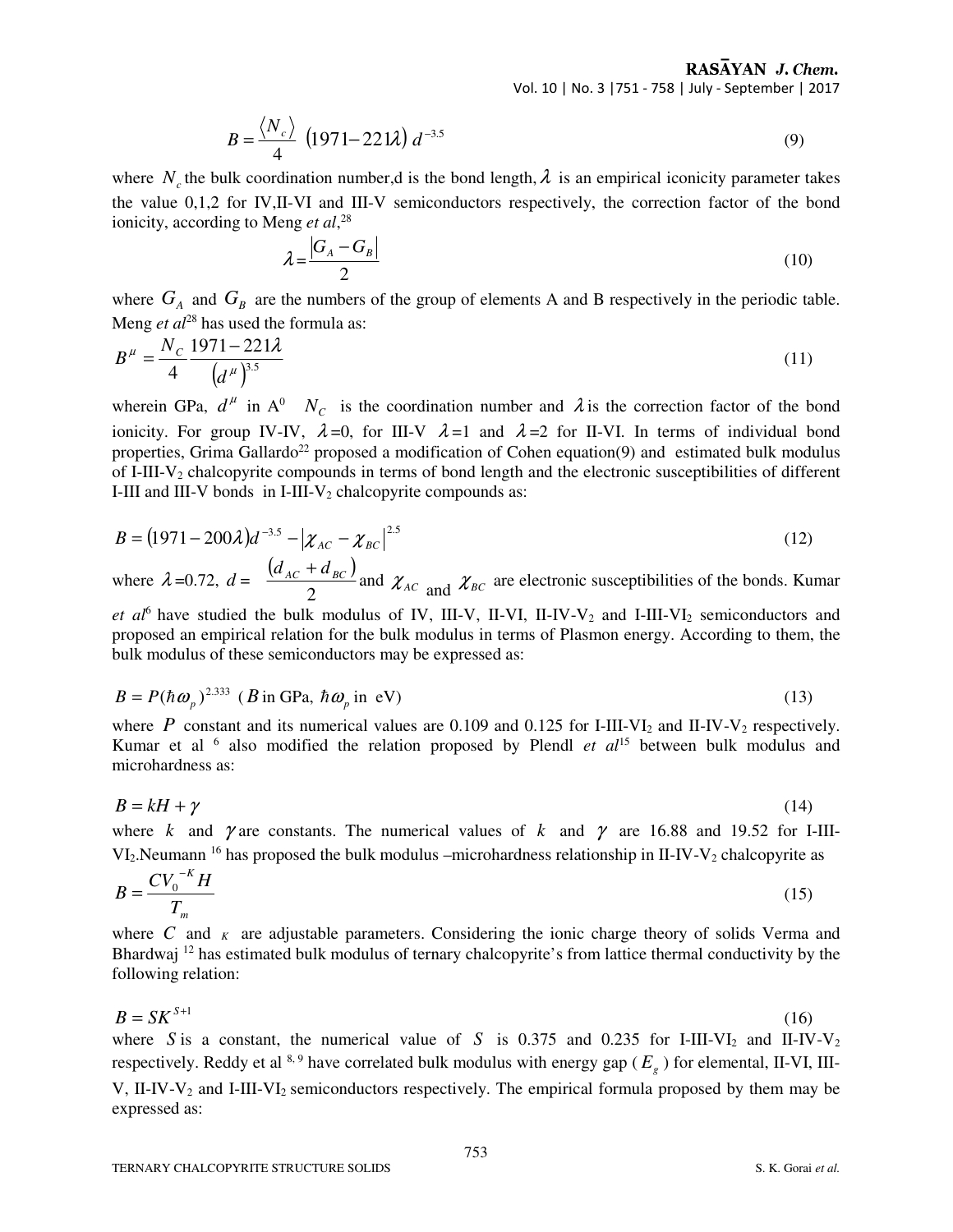RASAYAN J. Chem.

(17)

Vol. 10 | No. 3 |751 - 758 | July - September | 2017

$$
B = 13.89E_g + 46.90
$$

(For Elemental, III-V, II-VI and I-III-VI2 group semiconductors). Later on they have proposed a relation between polarizability and bulk modulus of the above compounds and polarizability has been estimated. Recently Author *et al*<sup>4</sup> have evaluated bulk modulus from Plasmon energy by proposing a linear relation between them and from estimated value of bulk modulus polarizability has been evaluated. The empirical relation between bulk modulus and Plasmon energy proposed by them as:

$$
B = \alpha(\hbar \omega_p) - \beta \tag{18}
$$

where  $\alpha$  and  $\beta$  are constants and their numerical values are as  $\alpha$  =10 GPa/eV and  $\beta$ =85 and 75 Pa for both ternary chalcopyrite's. Recently Al-Douri *et al*23-25 has studied the bulk modulus of IV, III-V and II-VI semiconductors and proposed an empirical relation for the bulk modulus in terms of the transition pressure, charge density, and lattice constants as:

$$
B = [99 - (\lambda + 79)][10P_t)^{\frac{1}{3}} \tag{19}
$$

where  $P_t$  is the transition pressure in GPa from ZB to  $\beta - Sn$  and  $\lambda$  is a parameter appropriate for the group IV ( $\lambda$ =1), III-V ( $\lambda$ =5) and II-VI ( $\lambda$ =8) for semiconductors:

$$
B = [2400 - 1000\lambda](S_C + 1)
$$
\n(20)

where,  $S_c$  is the cation part of the charge density and  $\lambda$  is the parameter separating the weak ionic elements from the strong ones,  $\lambda = 0$  for group IV,  $\lambda = 1$  for group III-V and  $\lambda = 1.5$  for II-VI semiconductors.

$$
B = \left[3000 - \lambda 1001 \left(\frac{a}{2}\right)^{-3.5}\right]
$$
\n
$$
(21)
$$

where, *a* is the lattice constant in  $A^0$  and  $\lambda$  is an empirical parameter which accounts for the effect of ionicity;  $\lambda = 0$ , 1, 2 for group IV, III-V and II-VI semiconductors respectively. We studied all the above relations proposed by earlier researchers<sup>1-35</sup> for the estimation of bulk modulus of ternary chalcopyrite structure solids and motivated to explore new alternative empirical relation to estimate the bulk modulus of the solids. Most of the relations require commercial computer code and high-speed computer with more memory for running the program of these relations for finding the result. In this research work, we had presented an alternative method for the estimation of bulk modulus of ternary chalcopyrite structure solids using a scientific calculator and Excel software. This is quite easy and economical for finding the trends in physical and chemical properties in solid state material science research.

The above-studied relations reveal that bulk modulus of any material depends on the volume of its constituent atoms, bond length, charge density, Plasmon energy, transition pressure, the lattice constant, lattice thermal conductivity and microhardness etc. The volume of the ternary chalcopyrites is related to its specific structure. The structure of ternary chalcopyrites is body center tetragonal (bct). The deformation of the body center tetragonal structure is correlated with three lattice parameter a, c and u .These parameters are optimized through minimization of the total energy and accordingly bulk modulus is estimated. The measurement of stiffness of the crystal is related to deformation produced in the crystal. The anisotropic strain of tetragonal structure is reflected by tetragonal deformation (2-c/a).This will also lead to a change in bond length ( $R_{AC} \neq R_{BC}$ ) which reveals anion displacement. This whole scenario will change the bond length and bond strength of the compounds. In order to take into account all these and to define the ground state property of ternary chalcopyrites, we have used two parameters, one parameter is the electronegativity value which is the tendency of an atom to attract electrons to itself during the formation of bonds, another parameter is the principal quantum number, the distance of the valence electron from the nucleus. The longer the distance between the valence electrons and nuclei, means the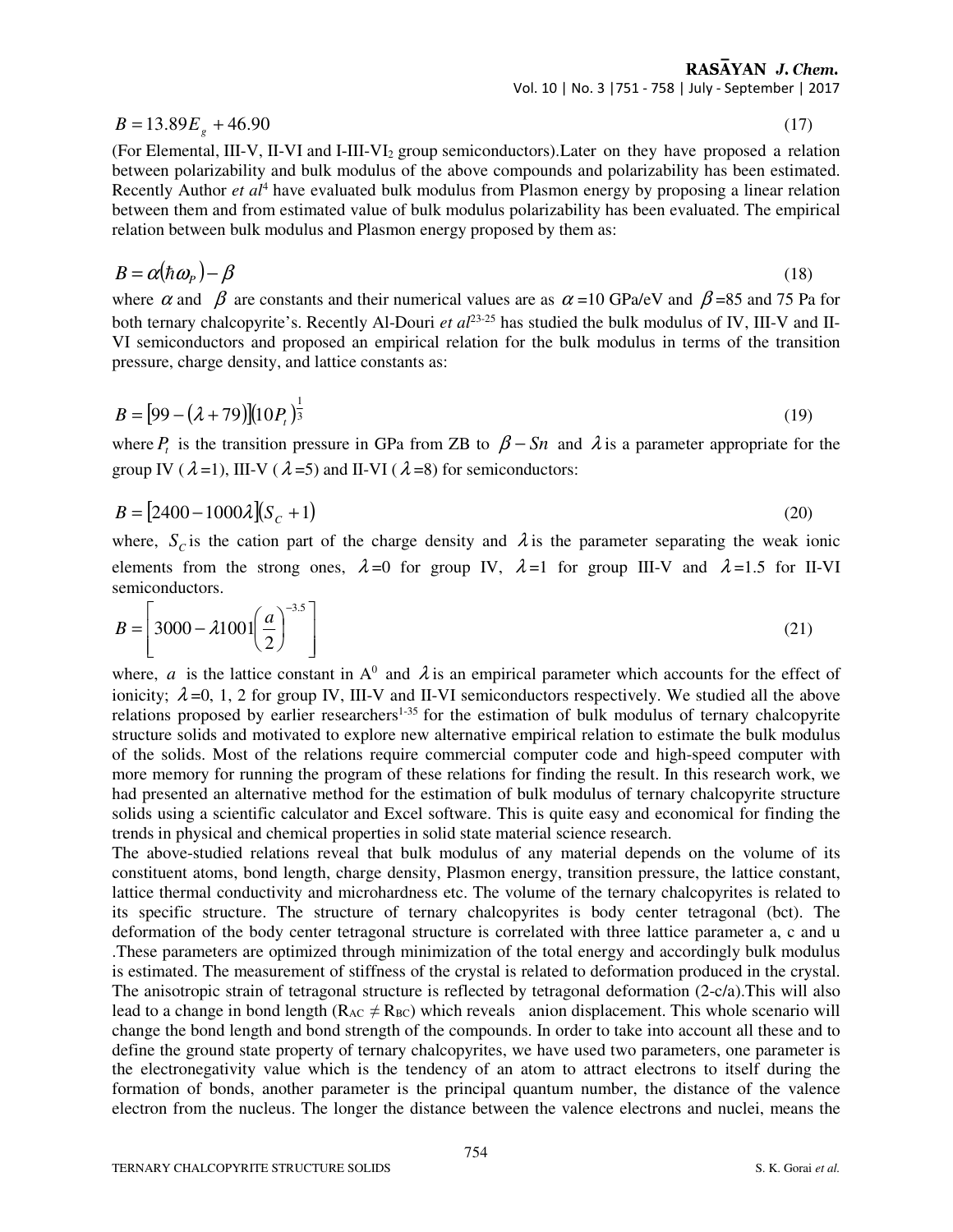## RASAYAN J. Chem. Vol. 10 | No. 3 |751 - 758 | July - September | 2017

larger the principal quantum number, would show larger electronic polarizability and hence higher bulk modulus. Therefore, electronegativity and principal quantum number, both are assumed to be correlated with the nature of chemical bonding and predicting elastic property like bulk modulus of ternary chalcopyrite structure solids.

For ternary chalcopyrite of I-III-VI<sub>2</sub> and II-IV-V<sub>2</sub> type, the graph has been plotted between bulk modulus ( *B* ) and the ratio of average principal quantum number of atoms constituting compounds and electronegativity of atoms given in Fig 1. In the plotted figure 1.the values of correlation coefficient  $(R^2)$ are shown. In this case, least square fitting method has been used.



## Ratio of average principal quantum number and EN of constituent atoms compounds

Fig.-1: Plot of bulk modulus Vs ratio of average principal quantum number and EN of constituent atoms of compounds

From the Fig.-1 it is found that bulk modulus ( *B* ) and the ratio of average principal quantum number of atoms constituting compounds and electronegativity of atoms are exponentially related, and the  $R<sup>2</sup>$  value is 0.86 and 1respectively.Therefore the effectiveness of least square fitting is reliable and the normal mathematical expression between bulk modulus  $(B)$  and the ratio of average principal quantum number of atoms constituting compounds and electronegativity of atoms is given in equation (22). For ternary chalcopyrite structure solids, the bulk modulus is assumed to be correlated to the contribution of three atoms A, B and C. Considering electronegativity value of two cations A, B and electronegativity value of two anions C the bulk modulus of ternary chalcopyrite semiconductors can be assumed as

 $(\chi_{_A}{\chi_{_B}})^{1\over 4} \chi^{1\over 2}{}_C \; \Big)$  $\overline{\phantom{a}}$  $\overline{\phantom{a}}$ J  $\backslash$ L  $\mathbf{r}$  $\mathbf{r}$ l ſ  $_{A}$   $\chi$ <sub>*B*</sub>  $)$ <sup>4</sup>  $\chi$ <sup>-</sup>  $c$ </sup> *av* 2 1 4 1  $\chi$   $_{\rm A}$   $\chi$   $_{\rm B}$  ) 4  $\chi$  $\frac{\eta_{av}}{1-\frac{1}{2}}$  where  $\eta_{av}$  is the average principal quantum number of the four constituent atoms in

 $ABC_{2,} \eta_{av} = (\eta_A + \eta_B + 2\eta_C)^{\frac{1}{2}}$ 4  $(2\eta_{_C})^{^{1/4}}$  $\mu_{av} = \frac{V}{A} + V}{B} + \frac{2V}{C}$  $n_{av} = (\eta_A + \eta_B + 2\eta_C)^{1/4}$ . The bulk modulus of ternary chalcopyrite semiconductors can be expressed as:

$$
B = \alpha \left[ \frac{\eta_{\scriptscriptstyle av}}{(\chi_A \chi_B)^{\frac{1}{4}} \chi^{\frac{1}{2}} c} \right] + \beta \tag{22}
$$

where  $\alpha$  and  $\beta$  have values -73.75,127.1 for I-III-VI<sub>2</sub> and -91,162.56 for II-IV-V<sub>2</sub> for ternary chalcopyrite structure solids.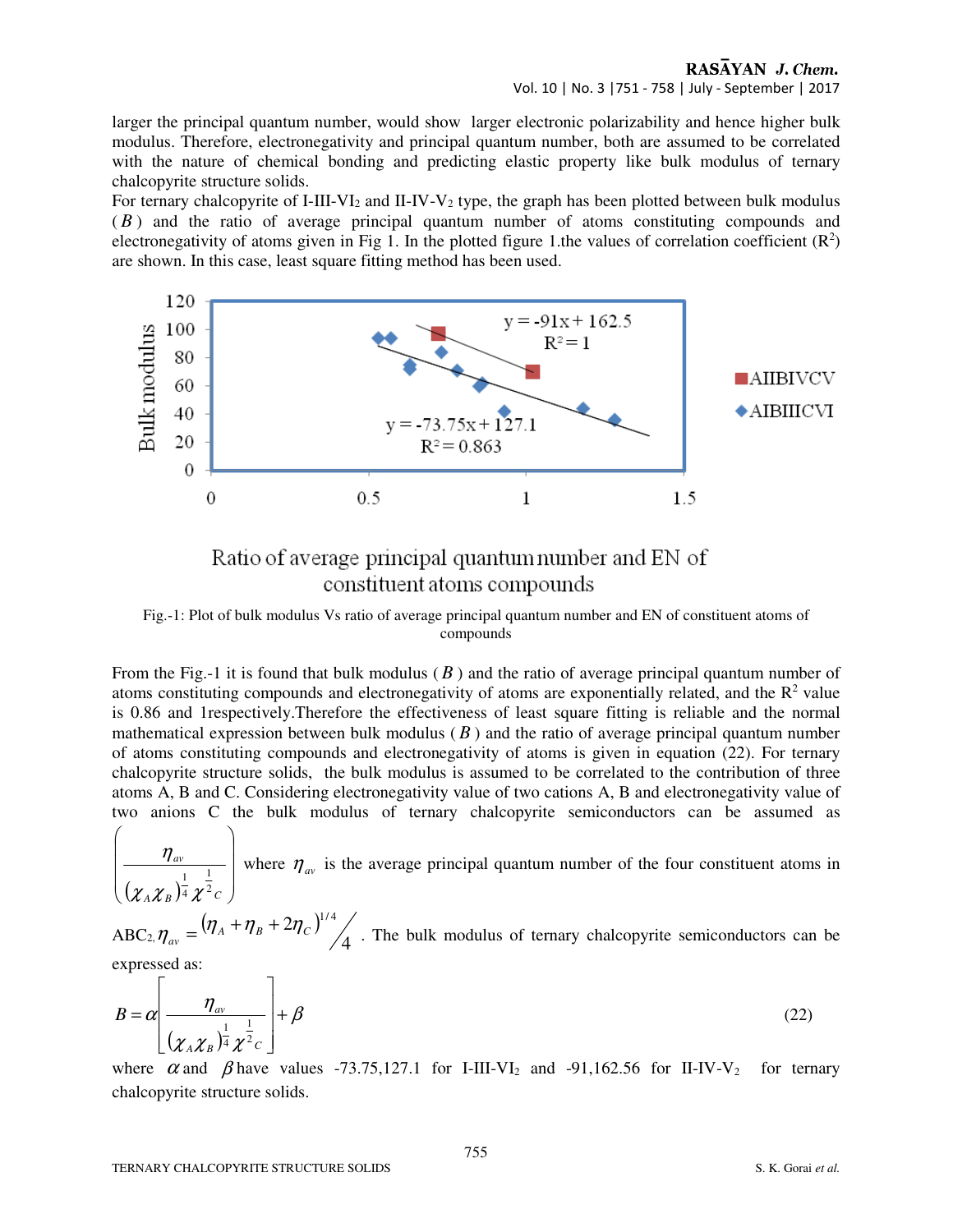**RASAYAN J. Chem.**<br>Vol. 10 | No. 3 | 751 - 758 | July - September | 2017

| Compounds                | $\eta_{\alpha\nu}$ $\left[ (\chi_A \chi_B)^{1/4} \chi_C^{-1/2} \right]$ |                 |                                                                    |                |                    |                |                |                |
|--------------------------|-------------------------------------------------------------------------|-----------------|--------------------------------------------------------------------|----------------|--------------------|----------------|----------------|----------------|
| $A^{I}B^{III}C_{2}^{VI}$ |                                                                         |                 |                                                                    | Eq.(22)        | Ref.<br>[6]        | Ref.<br>$[16]$ | Ref.<br>$[29]$ | Ref.<br>$[30]$ |
| 1                        | $\overline{2}$                                                          |                 | $\overline{3}$                                                     | $\overline{4}$ | 5                  | 6              | $\tau$         | 8              |
| CuAlS <sub>2</sub>       | 0.53                                                                    |                 | $94^{b}$ , $99^{c}$                                                | 88.01          | 84.02              | 96.8           | 96             | 85.3           |
| CuAlSe <sub>2</sub>      | 0.73                                                                    |                 | 84 <sup>c</sup>                                                    | 73.26          | 69.06              | 77.3           | 80             | 72.9           |
| CuAlTe <sub>2</sub>      | 1.11                                                                    |                 |                                                                    | 45.23          | 54.68              | 57.2           | 64             | 53.5           |
| CuGaS <sub>2</sub>       | 0.57                                                                    |                 | 94 <sup>b</sup> ,96d,97 <sup>c</sup>                               | 85.06          | $\overline{82.32}$ | 95.8           | 94             | 98             |
| CuGaSe <sub>2</sub>      | 0.78                                                                    |                 | 71 <sup>f</sup> ,94 <sup>c</sup>                                   | 69.57          | 69.67              | 76.6           | 79             | 69.3           |
| CuGaTe <sub>2</sub>      | 1.18                                                                    |                 | 44g                                                                | 40.07          | 54.24              | 55.4           | 38             | 48.5           |
| CuInS <sub>2</sub>       | 0.63                                                                    |                 | 75 <sup>h</sup>                                                    | 80.63          | 71.73              | 84.4           | 81             | 72.9           |
| CuInSe <sub>2</sub>      | 0.86                                                                    |                 | $48^i, 53^j, 62^k, 72^h$                                           | 63.67          | 61.49              | 68.4           | 69             | 64             |
| CuInTe <sub>2</sub>      | 1.28                                                                    |                 | $36^{j}$ , 45.4 <sup>i</sup>                                       | 32.7           | 48.74              | 50.6           | 51             | 45             |
| AgAlS <sub>2</sub>       | 0.59                                                                    |                 |                                                                    | 83.58          | 73.19              | 79.9           | 82             | 75.2           |
| AgAlSe <sub>2</sub>      | 0.8                                                                     |                 |                                                                    |                | 56.02              | 65             | 70             | 62.8           |
|                          |                                                                         |                 |                                                                    | 68.1           |                    |                |                |                |
| AgAlTe <sub>2</sub>      | 1.21                                                                    |                 |                                                                    | 37.86          | 56.02              | 48.8           | 54             | 40.4           |
| AgGaS <sub>2</sub>       | 0.63                                                                    |                 | $60^{\rm d}$ , 67 <sup>i</sup> , 72 <sup>m</sup> , 90 <sup>n</sup> |                | 73.19              | 77.6           | 76             | 67.2           |
|                          |                                                                         |                 |                                                                    | 80.63          |                    |                |                |                |
| AgGaSe <sub>2</sub>      | 0.85                                                                    |                 | 59.8 <sup>m</sup> , 65 <sup>n</sup> ,                              | 64.41          | 62.15              | 63.8           | 63             | 59.9           |
| AgGaTe <sub>2</sub>      | 1.28                                                                    |                 | $35.7^{\text{j}}$ , $71.5^{\circ}$ , $76.6^{\text{m}}$             | 32.7           | 56.02              | 48.6           | 21             | 38.9           |
| AgInS <sub>2</sub>       | 0.69                                                                    |                 |                                                                    |                | 71.52              | 71.6           | 66             | 55             |
|                          |                                                                         |                 |                                                                    | 76.21          |                    |                |                |                |
| AgInSe <sub>2</sub>      | 0.93                                                                    |                 | $42^{\mathrm{j}}$                                                  |                | 58.39              | 58.3           | 50             | 48.7           |
| AgInTe <sub>2</sub>      | 1.39                                                                    |                 |                                                                    | 58.51          | 43.73              | 44.1           | 29             | 24.5           |
|                          |                                                                         |                 |                                                                    | 24.58          |                    |                |                |                |
| Average %<br>Deviation   |                                                                         |                 |                                                                    | 7.5            | 18.8               | 18.08          | 14.8           | 9.23           |
| $A^{II}B^{IV}C_2V$       |                                                                         |                 | Cal. Eq.(22)                                                       | Ref.           | Ref.               | Ref.           | Ref.           | Ref.           |
|                          |                                                                         |                 |                                                                    | [6]            | $[16]$             | $[33]$         | $[34]$         | $[35]$         |
| ZnSiP <sub>2</sub>       | 0.65                                                                    |                 | 103.35                                                             | 93.13          | 120.3              | 73.2           | 79             | 66.9           |
| $ZnGeP_2$                | 0.71                                                                    |                 | 97.89                                                              | 88.35          | 107.6              | 86             | 73.6           | 71.2           |
| ZnSnP <sub>2</sub>       | 0.78                                                                    |                 | 91.52                                                              | 75.44          | 84.2               |                | 67.5           | 57.7           |
| ZnSiAs <sub>2</sub>      | 0.86                                                                    |                 | 84.24                                                              | 81.22          | 93.4               | 69.6           | 68             | 53.2           |
| ZnSeAs <sub>2</sub>      | 0.93                                                                    |                 | 77.87                                                              | 76.68          | 85.7               | 53.8           | 67             |                |
| ZnSnAs <sub>2</sub>      | 1.02                                                                    |                 | 69.68                                                              | 67.43          | 67                 | 56.6           | 55.8           |                |
| CdSiP <sub>2</sub>       | 0.72                                                                    | 97 <sup>b</sup> | 96.98                                                              | 82.88          | 97                 | 71.9           | 48             | 60.9           |
| CdGeP <sub>2</sub>       | 0.78                                                                    |                 | 91.52                                                              | 75.1           | 86.4               | 67.4           | 47             | 60.4           |
| CdSnP <sub>2</sub>       | 0.86                                                                    |                 | 84.24                                                              | 67.43          | 67.2               | 55.9           | 52.5           | 50.2           |

Table-1: Bulk modulus (GPa) of ternary chalcopyrite  $(A^{I}B^{III}C_2^{VI} \& A^{II}B^{IV}C_2^{V})$  structure solids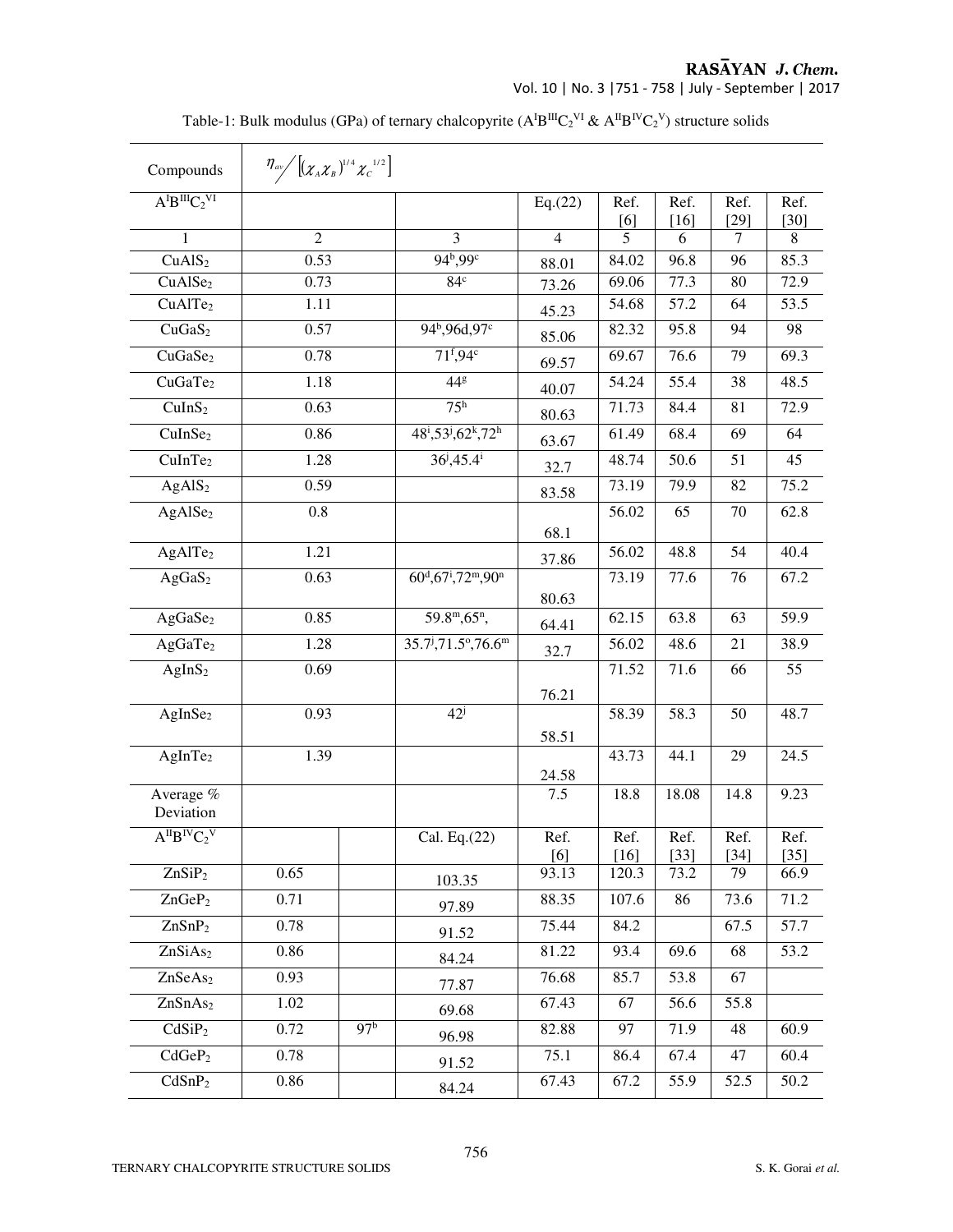RASAYAN J. Chem.

| CdSiAs <sub>2</sub>    | 0.95 |                   | 76.05 | 73.19 |      |       | 54    |       |
|------------------------|------|-------------------|-------|-------|------|-------|-------|-------|
| CdGeAs <sub>2</sub>    | 1.02 | 69.7 <sup>p</sup> | 69.68 | 68.28 | 69.7 | 47.7  | 41.3  |       |
| CdSnAs <sub>2</sub>    | .11  |                   | 61.49 | 60.23 | 54.8 | 49.9  | 37.1  |       |
| Average %<br>deviation |      |                   | 0.02  | 8.29  | 0.00 | 28.72 | 45.63 | 68.60 |

Vol. 10 | No. 3 |751 - 758 | July - September | 2017

 ${}^{b}$ Ref.<sup>36</sup>,  ${}^{c}$ Ref.<sup>37</sup>,  ${}^{d}$ Ref<sup>38</sup>,  ${}^{e}$ Ref.<sup>49</sup>,  ${}^{f}$ Ref.<sup>41</sup>,  ${}^{b}$ Ref.<sup>42</sup>,  ${}^{i}$ Ref.<sup>43</sup>,  ${}^{j}$ Ref.<sup>45</sup>,  ${}^{k}$ Ref.<sup>45</sup>,  ${}^{m}$ Ref.<sup>46</sup>,  ${}^{n}$ Ref.<sup>47</sup>,  ${}^{o}$ Ref.<sup>48</sup>, <sup>p</sup>Ref.<sup>49</sup> .

## **RESULTS AND DISCUSSION**

The bulk modulus of ternary chalcopyrite structure solids is estimated using equation (22). In Table-1, the estimated values are listed along with the results of earlier researchers.<sup>6, 16, 18, 26, 29, 30, 36-49</sup> It is observed that the calculated values are in better agreement with the experimentally reported values. The results also agree closely with the values reported for these compounds by earlier workers.<sup>6-30, 36-49</sup> The percentage deviation of equation (22) is calculated using the relation |experimental value-calculated value|/|experimental value| $\times$ 100 and percentage deviation are given Table-1. Average percentage deviation of bulk modulus for ternary chalcopyrite's of I-III-VI<sub>2</sub> and II-IV-V<sub>2</sub> type has been found to be respectively7.5 and 0.02 for equation (22). For comparison, the average percentage deviation of B for each group of semiconductors is calculated with respect to the values reported by earlier workers. The percentage deviation has been calculated taking the nearest experimental value when more than one experimental values are available for the same ternary chalcopyrite's. It is observed that  $I-III-VI<sub>2</sub>$ compounds show lower bulk modulus than the II-IV-V<sub>2</sub> ternary chalcopyrite structure solids. Within a group, the larger molecular weight, the smaller is the bulk modulus. From the above-estimated values of bulk modulus, it is evident that the hardness of  $ZnGeAs<sub>2</sub>$  (77.87) exhibits a bulk modulus nearly the same as GaAs (75). It is also observed that bulk modulus amongst the various ternary chalcopyrite structure solids, there is a decreasing trend from sulfide to selenide to telluride in the case of  $Cu-III-VI<sub>2</sub>$  compounds and the same for Ag compounds.

## **CONCLUSION**

The bulk moduli of ternary chalcopyrites have been empirically estimated using the concept of chemical bonding. In the present study, it is found that electronegativity and average principal quantum number which expresses the nature of bonding in chalcopyrites.It is observed that higher the value of electronegativity of each atom for which the crystal is assumed to be ionic shows less value of bulk modulus, the lower the value electronegativity or more covalency shows higher the value of bulk modulus.

## **REFERENCES**

- 1. J. L. Shay and J. H. Wernic *Ternary chalcopyrite semiconductors growth, in: Electronic Properties and application, Pergamum Press,* Newyork (1975).
- 2. L. L. Kazmerski, *Nuovo Cimento*, **20**, 1983(2013).
- 3. S. K. Deab and A. Zunger *Ternary Multinary Compounds. Mater. Res. Soc. Conf. Proc*, **37,** (1987).
- 4. S. K. Gorai and P. Mahto, *Indian J. Phys,* **84**, 587 (2010).
- 5. S. K. Gorai and P. Mahto, *Indian J. Phys,* **86 (4),** 273(2012).
- 6. V. Kumar, A. K. Shrivastava and V. Jha, J*. Physics and Chemistry of Solids,* **71**, 1513(2010).
- 7. V. Kumar, G. M. Prasad and D. Chandra, *Phys. Status. Solidi (b),* **170**, 77(1992).
- 8. R. R. Reddy, Y. N .Ahammed, K. Rama Gopal, T. V. R .Rao, *Infrared Phys. & Tech.,* **3955**, *(*1998).
- 9. R. R. Reddy A. Y. Nazeer K. Rama Gopal, T. V. R. Rao, P. Abdul Azeem and M. P. Reddy, *Optical Materials,* **14**, 361(1983).
- 10. A. S. Verma, *Phys. Stat. Sol (b),* **246**, 192(2009).
- 11. A. S. Verma and D. Sharma, *Phys. Scr.,* **76**, 22(2007).
- 12. A. S. Verma and S. R.Bhardwaj, *Phys., Scr,* **79**, 015302**(**2009).
- 13. K. Li and D. Xue, *Phys. Status. Solidi B,* **2441**, 982(2007)
- 14. D. Xue, S. Zuo and H. Ratajczak, *Physica B*, **99**, 352(2004).